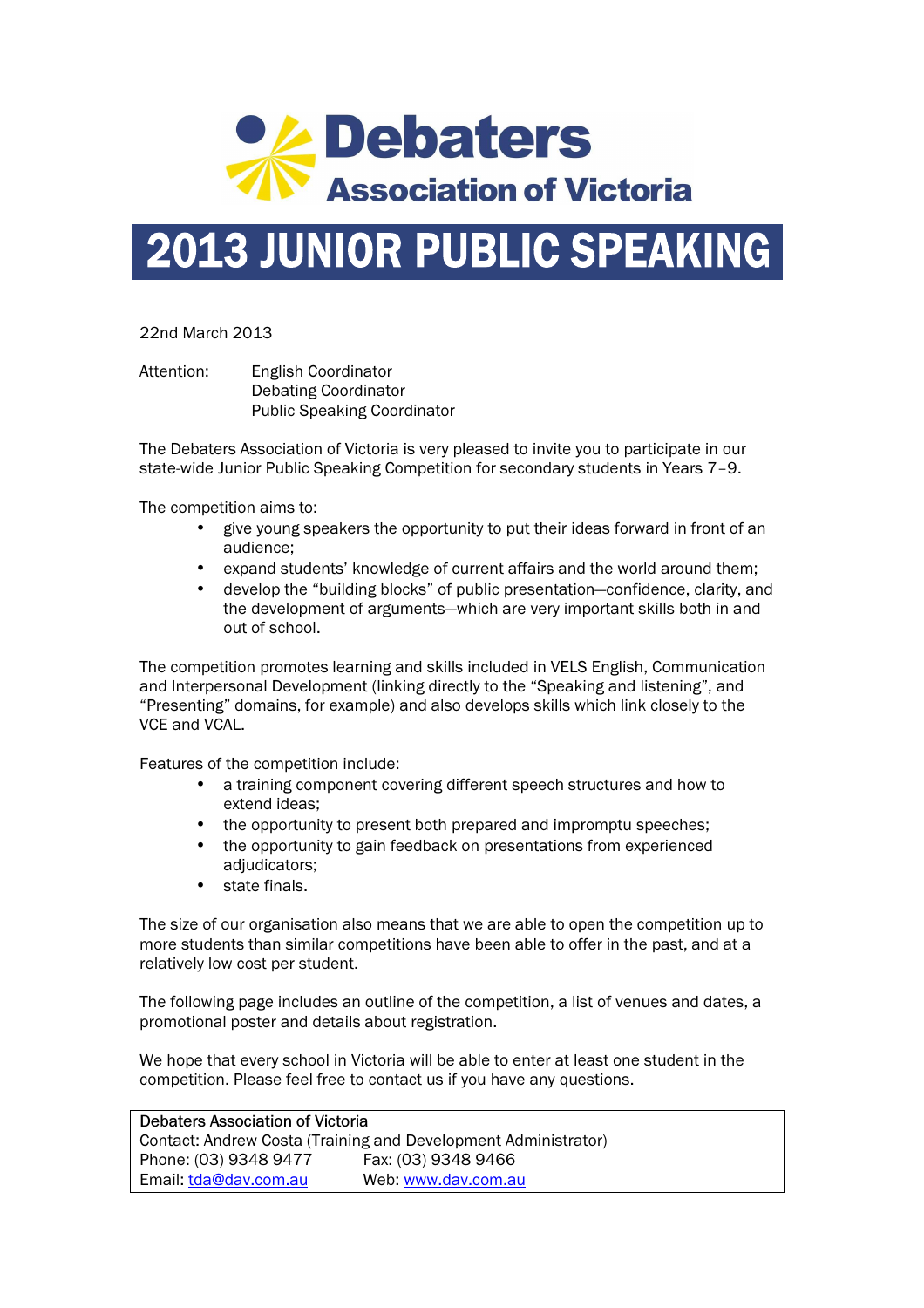## The Debaters Association of Victoria Junior Public Speaking 2013

DAV's Junior Public Speaking Competition is for students in Years 7–9. The preliminary round will take place over one school day and commence with a training component. During this round, speakers will present one prepared speech and two impromptu speeches.

| <b>Speech</b>       | Length         | <b>Topics</b>                                                                                                                                                                                                                                           |
|---------------------|----------------|---------------------------------------------------------------------------------------------------------------------------------------------------------------------------------------------------------------------------------------------------------|
| Prepared<br>speech  | $4 - 5$<br>min | To be chosen from the following areas:<br>A borderless world<br>Africa: land of opportunity<br>Animal rights<br>Thinking about tomorrow, today<br>There are no specific guidelines for<br>topics, but the speech must aim to be<br>persuasive in nature |
| Impromptu<br>speech | $2 - 3$<br>min | Will be given to the student 5 minutes<br>before the starting time: students will<br>prepare for the speech on their own<br>with no assistance                                                                                                          |

The top-scoring speakers from each region will be invited to proceed to the semi-finals which will be held in Term 3. The best speakers, and a selected number of wildcard speakers (based on scores) will then proceed to the grand final in Term 4.

The semi-finals and final will all require students to present one prepared speech and one impromptu speech. The prepared speech may be the same speech that was presented at the preliminary round or be a new speech on any topic.

#### Dates and venues

| <b>Region</b>      | Venue                                   | <b>Date</b>  |
|--------------------|-----------------------------------------|--------------|
| Armadale           | <b>Lauriston Girls' School</b>          | Tue 7 May    |
| <b>Bundoora</b>    | <b>Parade College</b>                   | Fri 24 May   |
| Geelong            | St. Joseph's College                    | Sun 28 April |
| Maribyrnong        | <b>Maribyrnong College</b>              | Thu 9 May    |
| Mentone            | Mentone Girls' Grammar<br><b>School</b> | Wed 22 May   |
| <b>Mt Waverley</b> | <b>Avila College</b>                    | Fri 26 July  |



*All regions will run from* 9:30am to 3:00pm *except Geelong: Sunday 10:30am to 4:00pm.* 

## **Training**

The Competition will begin with a training session run by DAV trainers. This session will explore different speech structures and then focus on how to extend ideas in speeches.

The aim of this training is to assist students with the preparation and delivery of impromptu speeches.

### Marking

Each speech will be marked out of 100, with 50 points allocated for matter (the content of the speech) and 50 for manner (the style of presentation of the speech). The average score for the competition will be 70 (35 for each criterion). and scores will range from approximately 50 to 90.

Speakers will receive both oral feedback from adjudicators and a sheet with marks and comments.

Specific criteria for the competition can be found on the DAV website.

### Registration

A maximum of five students per school per region can enter. The cost of registration is \$30 per student and schools will be invoiced directly.

School coordinators can register students through the DAV website.

The deadline for registration is Wednesday 24th April.

### DAV Office

| Hours: | <b>Weekdays 10AM-5PM</b> |
|--------|--------------------------|
| Phone: | 9348 9477                |
| Fax:   | 93489466                 |
| Email: | tda@dav.com.au           |